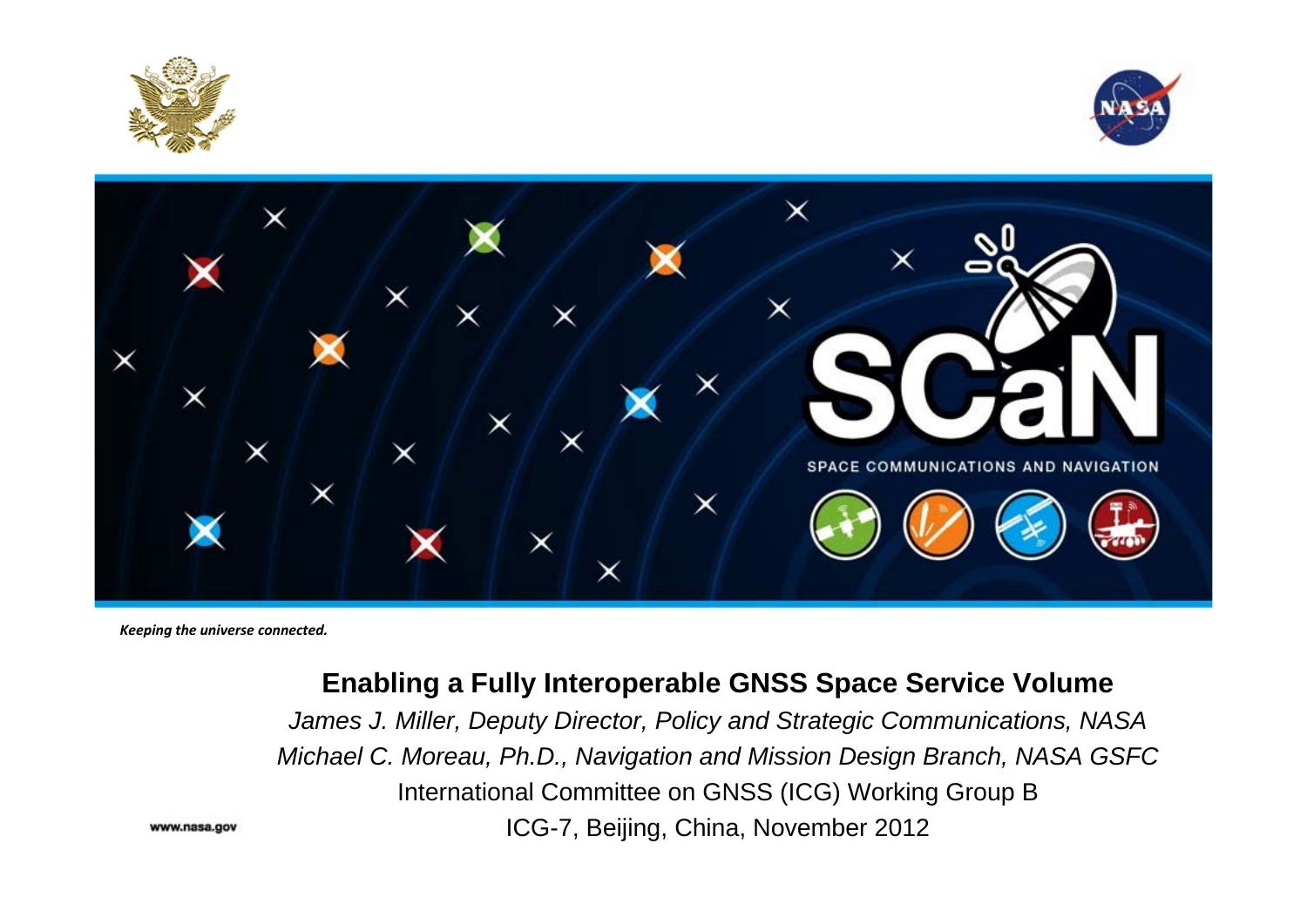

### U.S. PNT / Space Policy and NASA's Role



- The 2004 U.S. Space‐Based Positioning, Navigation, and Timing (PNT) Policy tasks the NASA Administrator, in coordination with the Secretary of Commerce, to develop and provide requirements for the use of GPS and its augmentations to support civil space systems.
- The 2010 National Space Policy reaffirms PNT Policy commitments to GPS service provisions, international cooperation, and interference mitigation.
- GPS enables space users to maximize the "autonomy" of spacecraft and reduces the burden and costs of network operations. It also enables new methods of spaceflight such as precision formation flying, station‐keeping, and unique science measurements.
- NASA is engaging with other space agencies at venues such as the International Committee for GNSS (ICG) and the Interagency Operations Advisory Group (IOAG) to seek similar benefits from other PNT constellations to maximize performance, robustness, and interoperability for all.

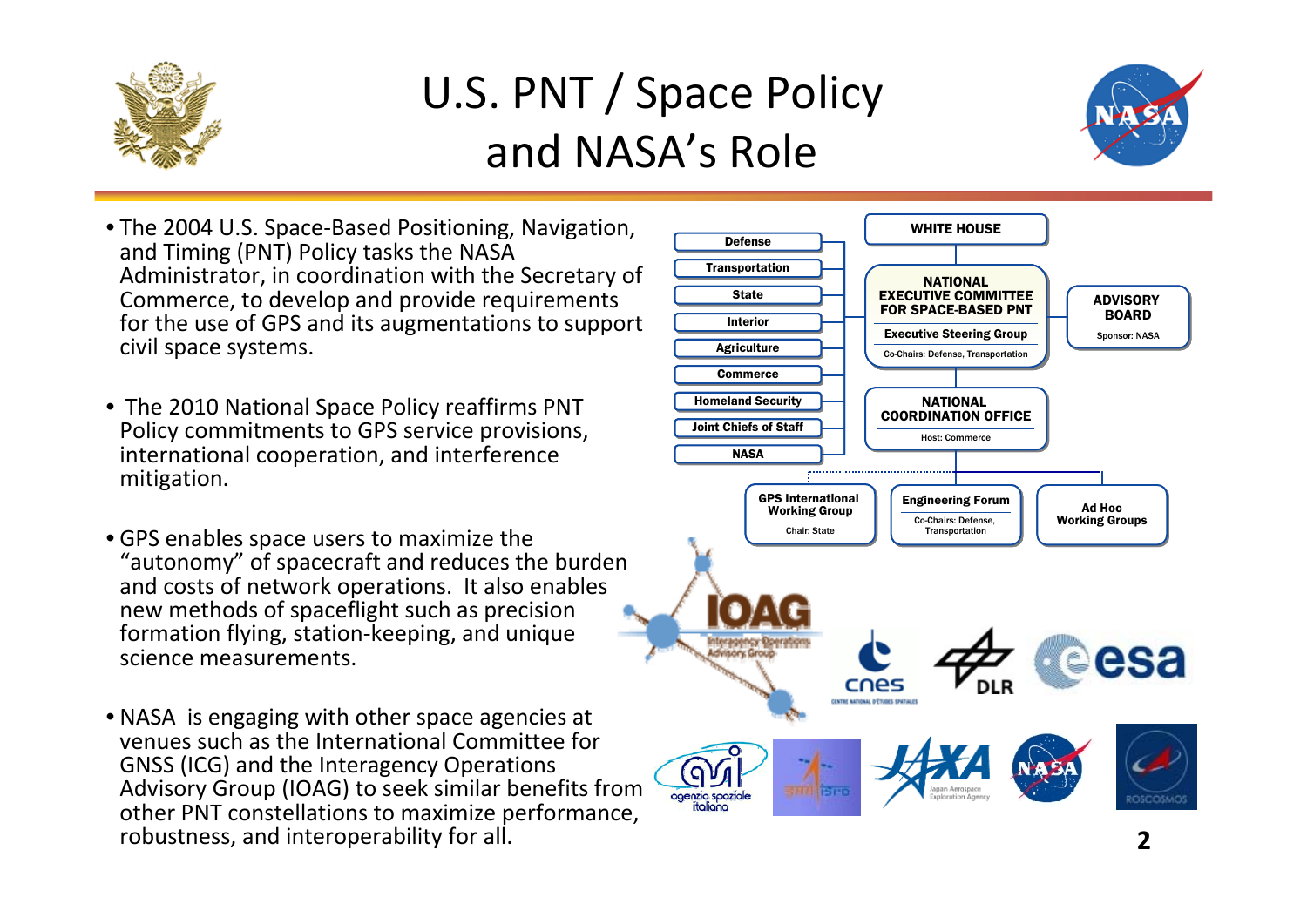



- • GPS performance for Positioning, Navigation, and Timing (PNT) services was originally specified for users on or near the Earth surface:
	- For example, transmitted power levels specified at edge‐of‐Earth, 14.3 degrees off‐nadir
- • Space programs rely on GPS for spacecraft navigation and science applications
	- Most space users are in Low‐Earth Orbits
	- Increasing number of users in higher orbits (altitudes <sup>&</sup>gt; 3,000 km)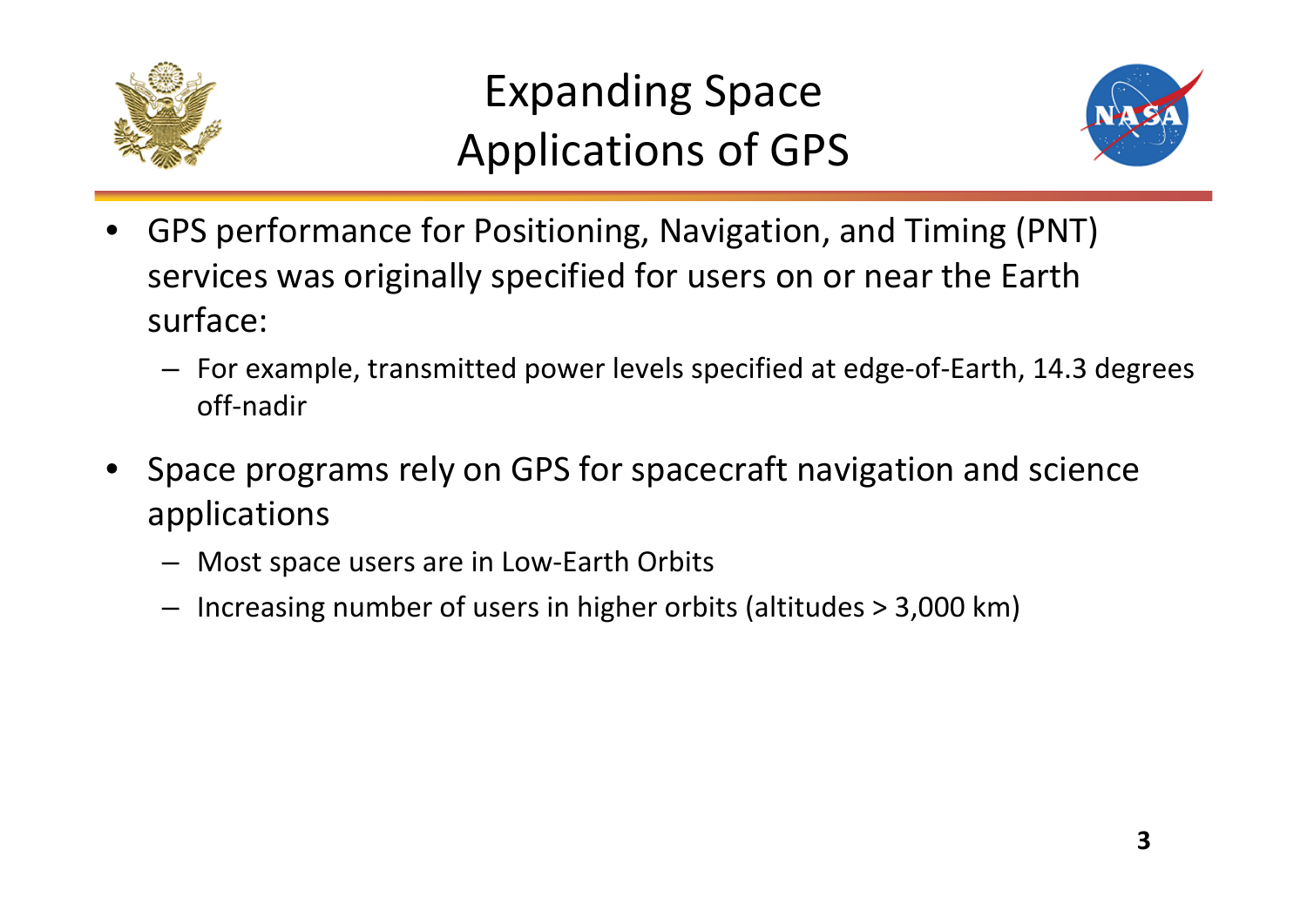

### GNSS Important to Many Future Beyond‐Low‐Earth‐Orbit Missions



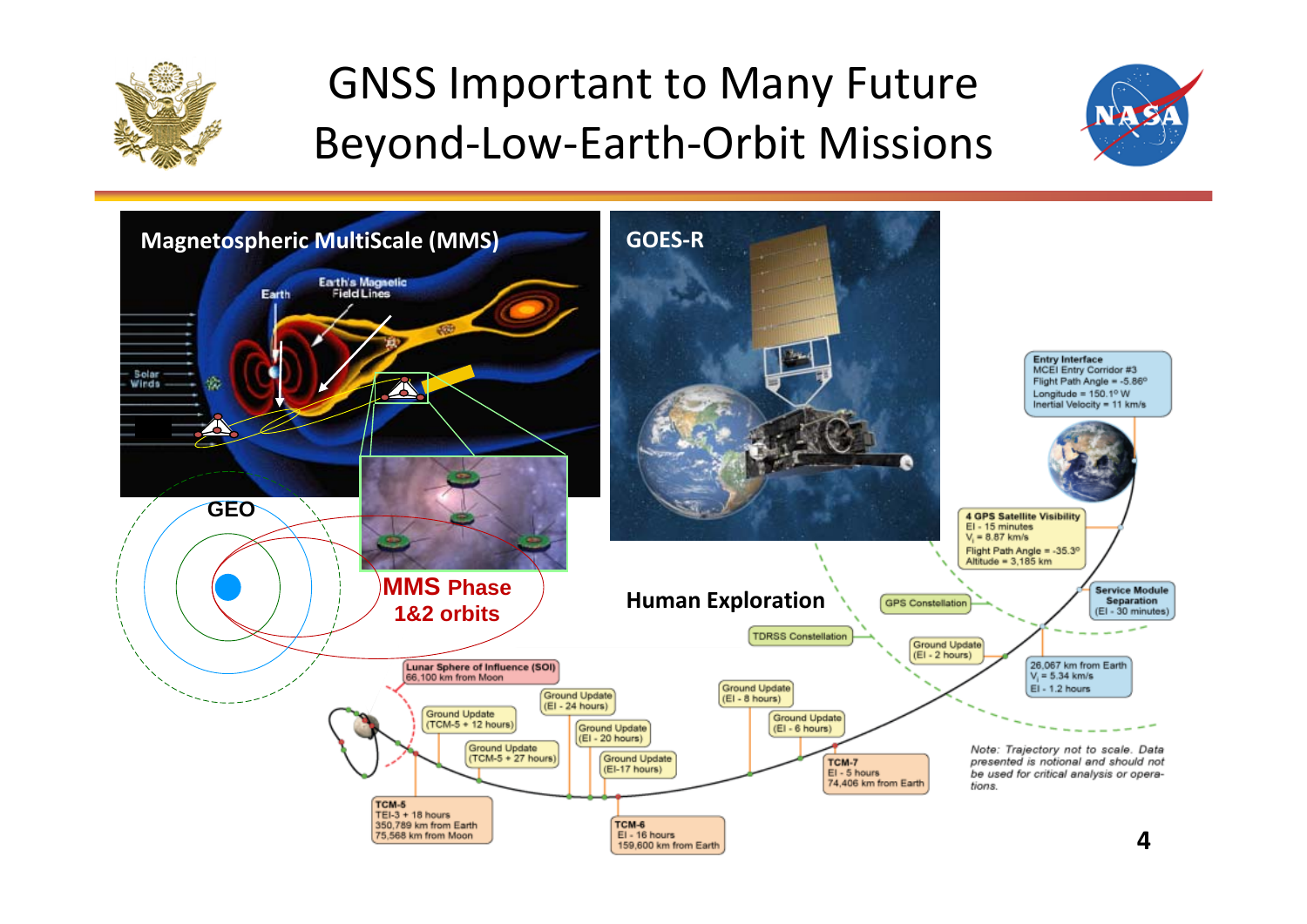

## Using GPS Beyond LEO: Reception Geometry for GPS Signals



- • When operating at higher orbits, the GPS receiver collects signals broadcast by the GPS satellites on the other side of the Earth
- • Fewer signals are available, and signals are weaker than for Earth‐based users
- • Originally, no performance specifications existed for GPS signals transmitted above the Earth's limb
- •**•** Achievable navigation performance was uncertain

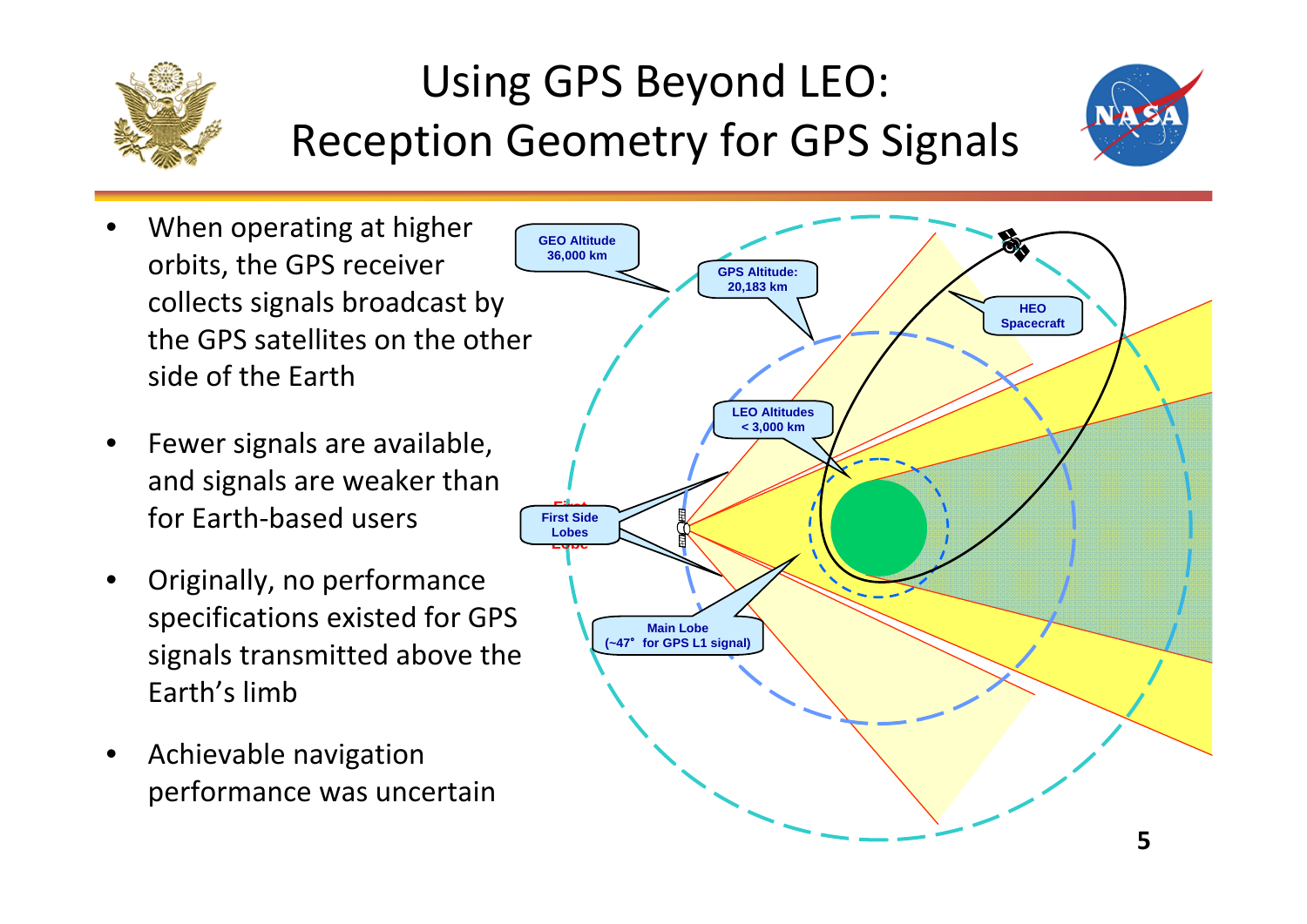

### AO‐40 Mission –Early High Earth Orbit GPS Experiment Sponsored by NASA



- • AMSAT (amateur radio satellite) AO‐40 spacecraft
- •• Included a NASA experiment to measure GPS L1 *main* and *side lobe* signals
- • High apogee, high inclination, Molniya‐ type orbit



**AO‐40 Spacecraft**



**Antenna (1 of 4)**



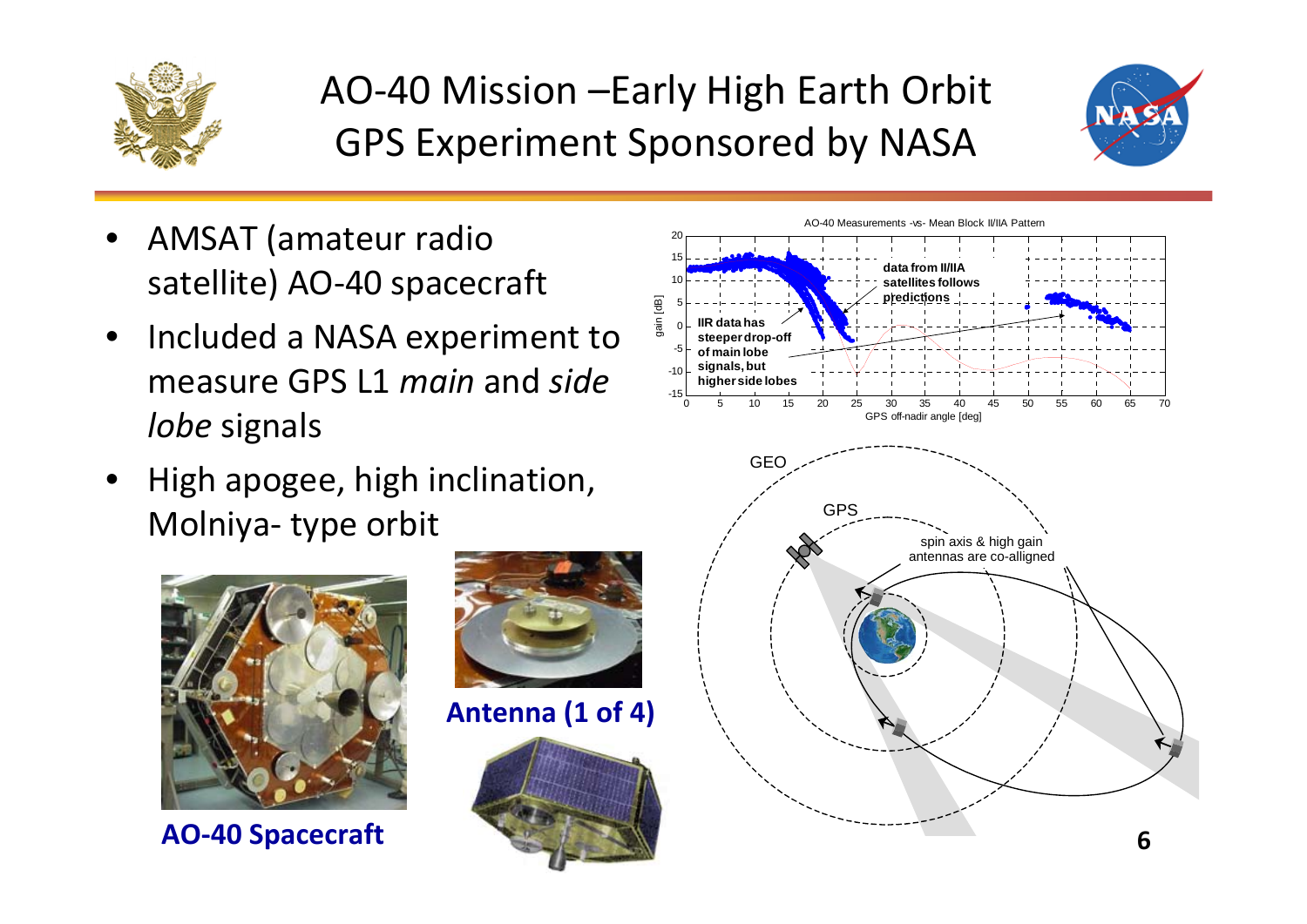

/factsheet\_print.asp?fsID=14314&page=1

## High Earth Orbit GPS Missions and GPS SSV Development Timeline



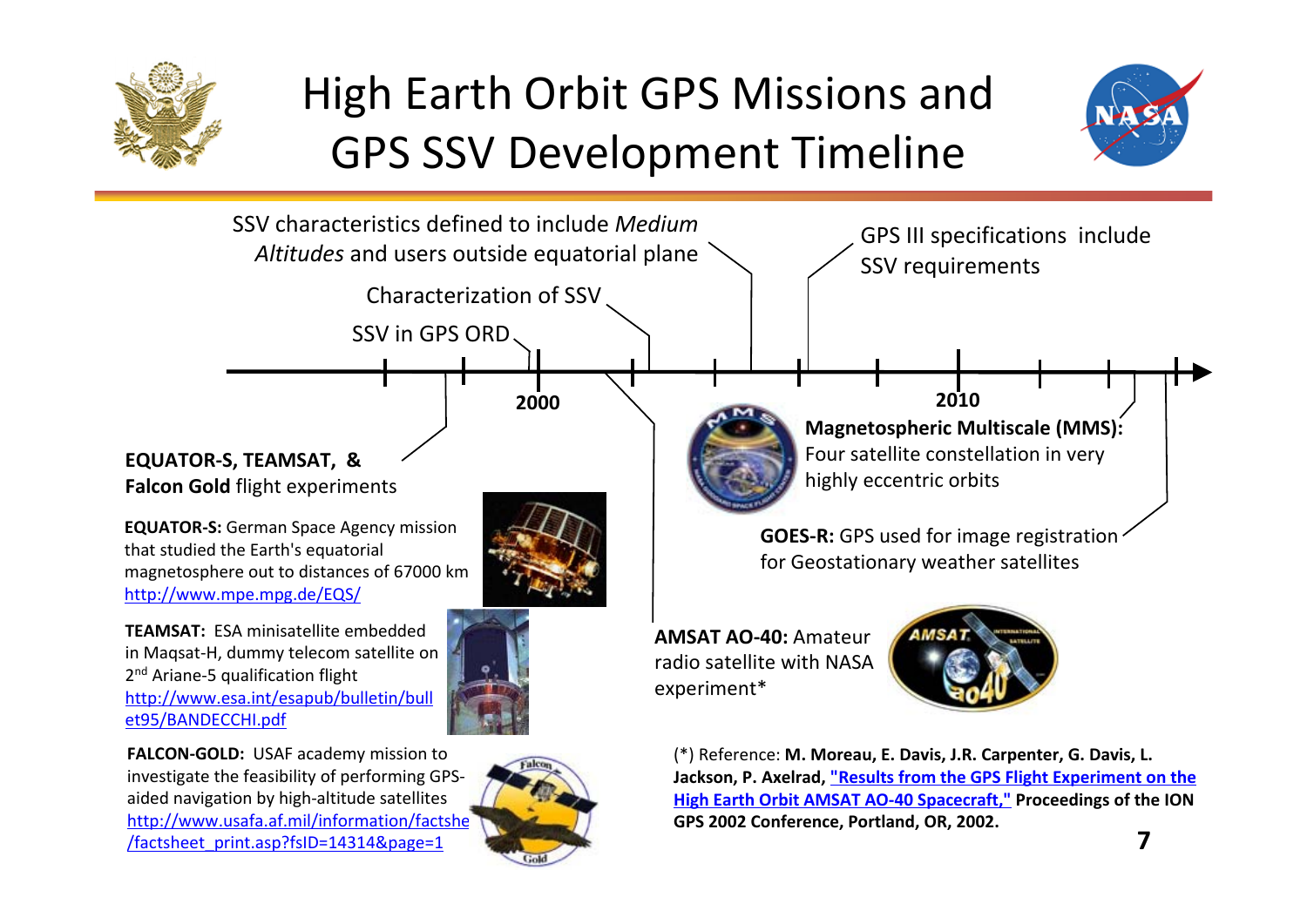



- • US Government has defined <sup>a</sup> "Space Service Volume" for GPS
	- Specifies minimum performance parameters applicable to space users in higher Earth orbits beginning with GPS III satellites
	- Allows future space users to evaluate performance of GPS for their applications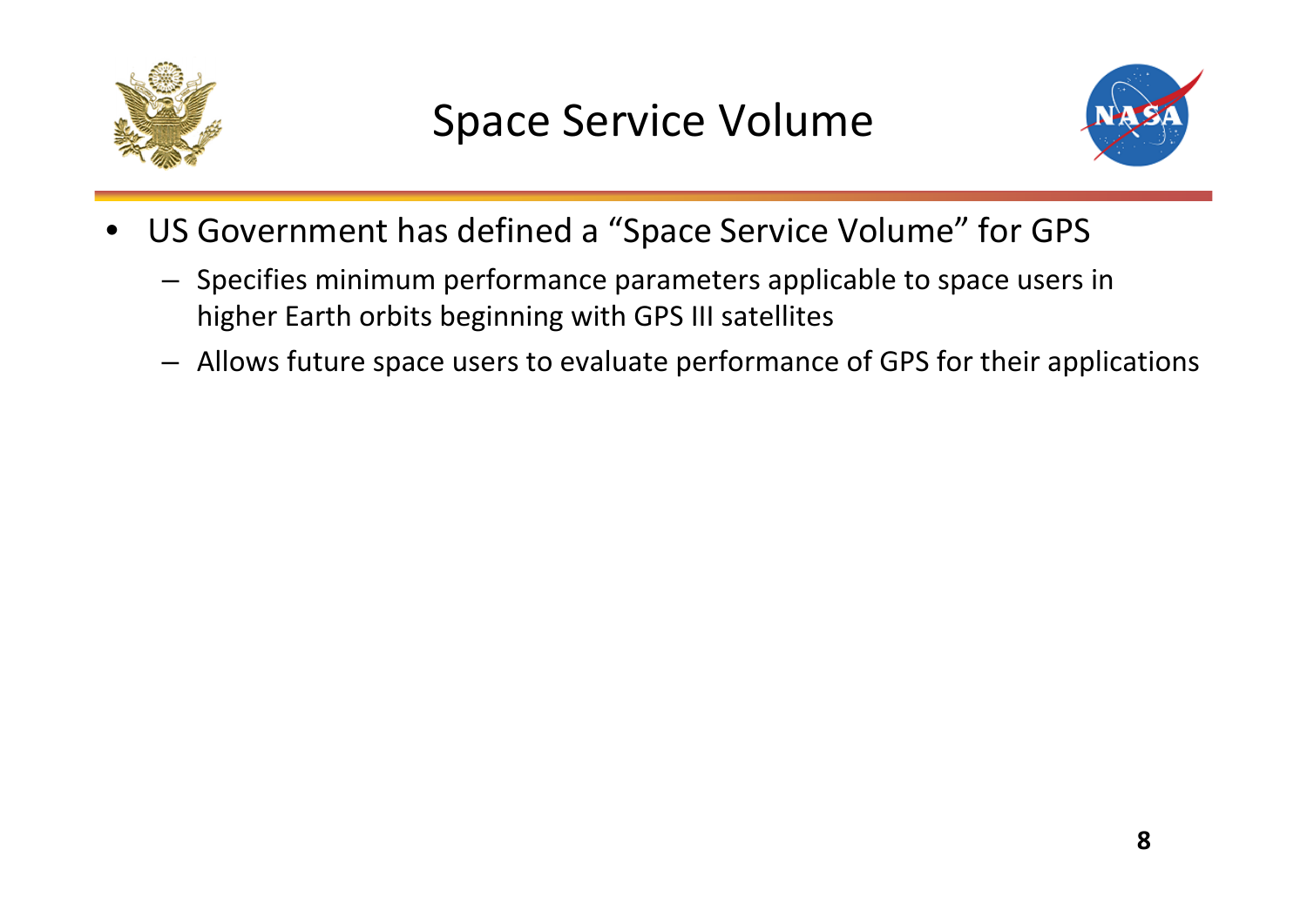

### Defining the Space Service Volume: GPS Services in Space



- The volume of space where GPS provides PNT service is referred to as <sup>a</sup> *Service Volume*
- Terrestrial Service Volume (TSV)
- –The volume of space between the surface, and an altitude of 3,000 km (which includes much of LEO) is referred to as the *Terrestrial Service Volume*, or TSV
- –Thus, most space users operate within the Terrestrial Service Volume.
- –The performance characteristics of GPS within the Terrestrial Service Volume are described in the *GPS Standard Positioning Service (SPS) Performance Standard:* http://www.gps.gov/technical/ps/
- Space Service Volume (SSV)
	- –The volume of space between 3,000 km altitude, and geosynchronous (GEO) altitude (36,000 km) is referred to as the Space Service Volume



**"To scale" visualization of the terrestrial and space service volumes defined to specify space use of GPS**

**9***F.H. Bauer, M.C. Moreau, M.E. Dahle-Melsaether, W.P. Petrofski, B.J. Stanton, S. Thomason, G.A Harris, R.P. Sena, L. Parker Temple III, The GPS Space Service Volume, ION GNSS, September 2006.*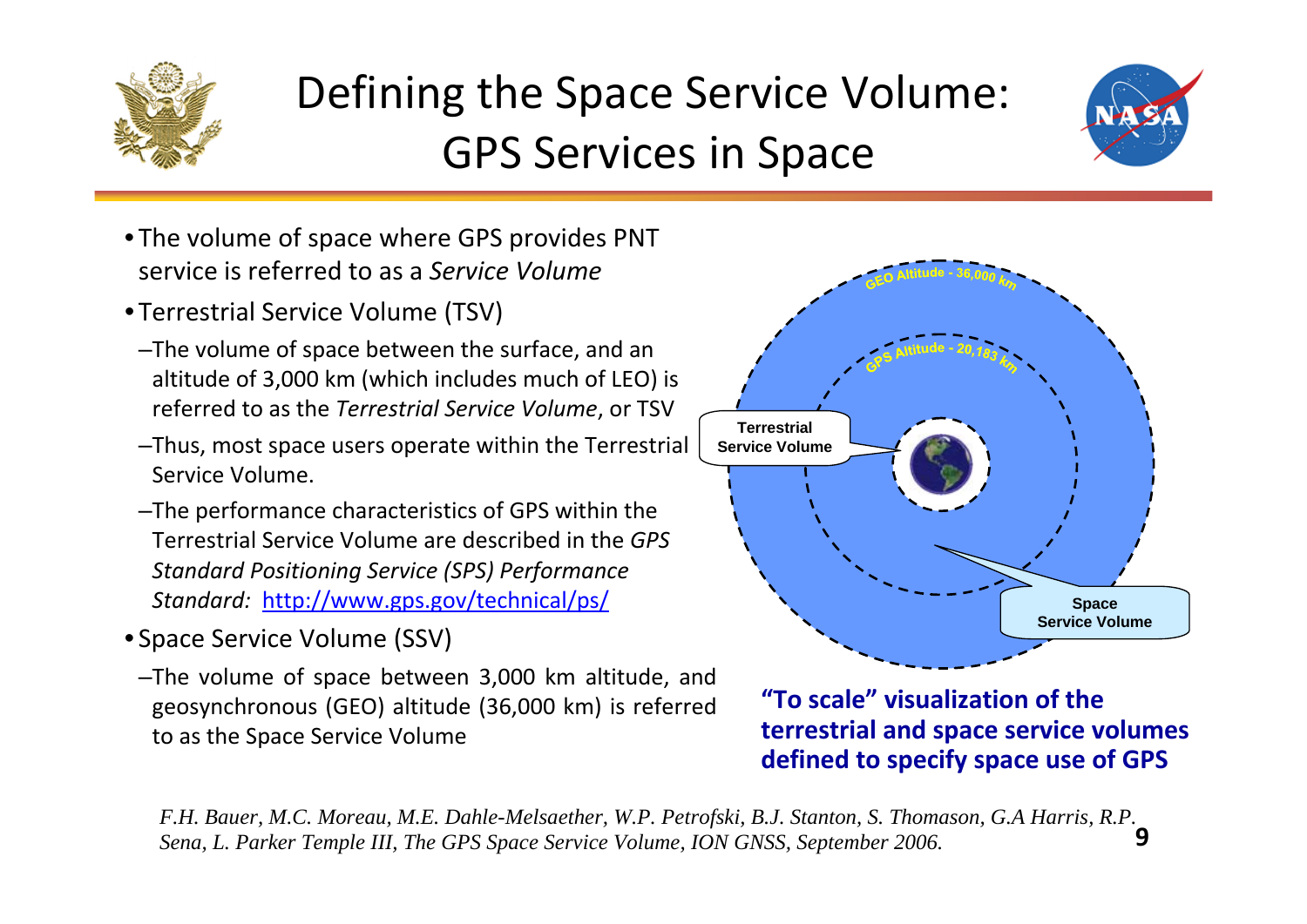

### Defining the Space Service Volume



- •• Due to GPS performance variations based on altitude and geometry, the overall GPS SSV is in turn subdivided into two separate service domains:
- SSV for Medium Altitudes:
	- 3,000 to 8,000 km altitude
	- Visible GPS satellites can be present both above and below the user
- SSV for GEO/HEO Altitudes:
	- 8,000 to 36,000 km altitude
	- Visible GPS satellites are predominantly below the user

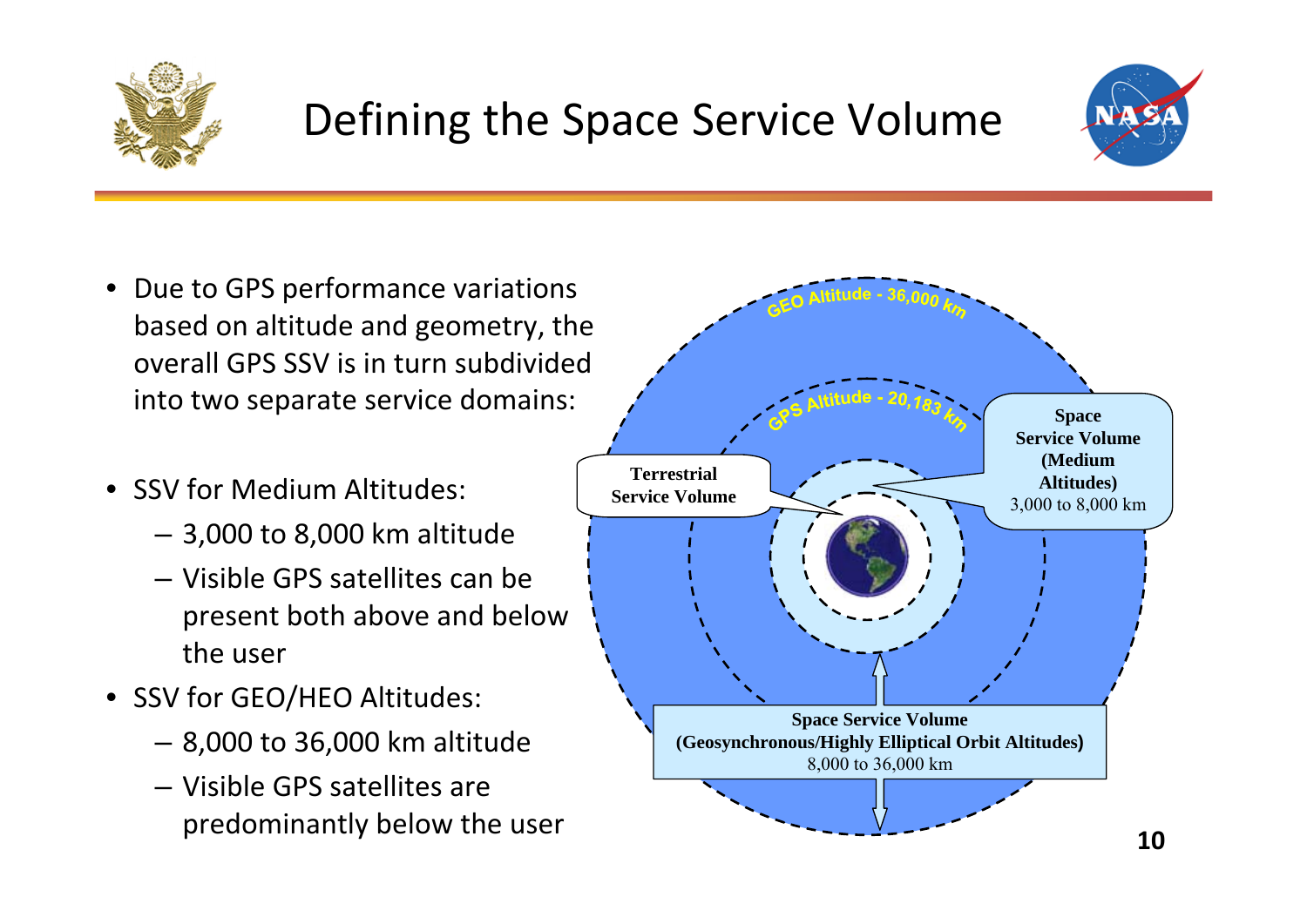

## Space Service Volume Characteristics



•The characteristics that differentiate the SSV for Medium Altitudes & SSV for GEO/HEO Altitudes are as follows,

#### •**Medium Altitudes (3,000 – 8,000 km)**

- Four GPS signals available simultaneously <sup>a</sup> majority of the time
- Conventional space GPS receivers will have difficulty
- GPS signals over the limb of the Earth become increasingly important
- Wide range of received GPS signal strength
- One‐meter orbit accuracies feasible

#### •**GEO/HEO Altitudes (8,000 – 36,000 km)**

- Nearly all GPS signals received over the limb of the Earth
- Users will experience periods when no GPS satellites are available
- Received power levels will be weaker than those in TSV or Medium Altitudes SSV
- –A properly designed receiver should be capable of accuracies ranging between 10 and 100 meters depending on receiver sensitivity and local oscillator stability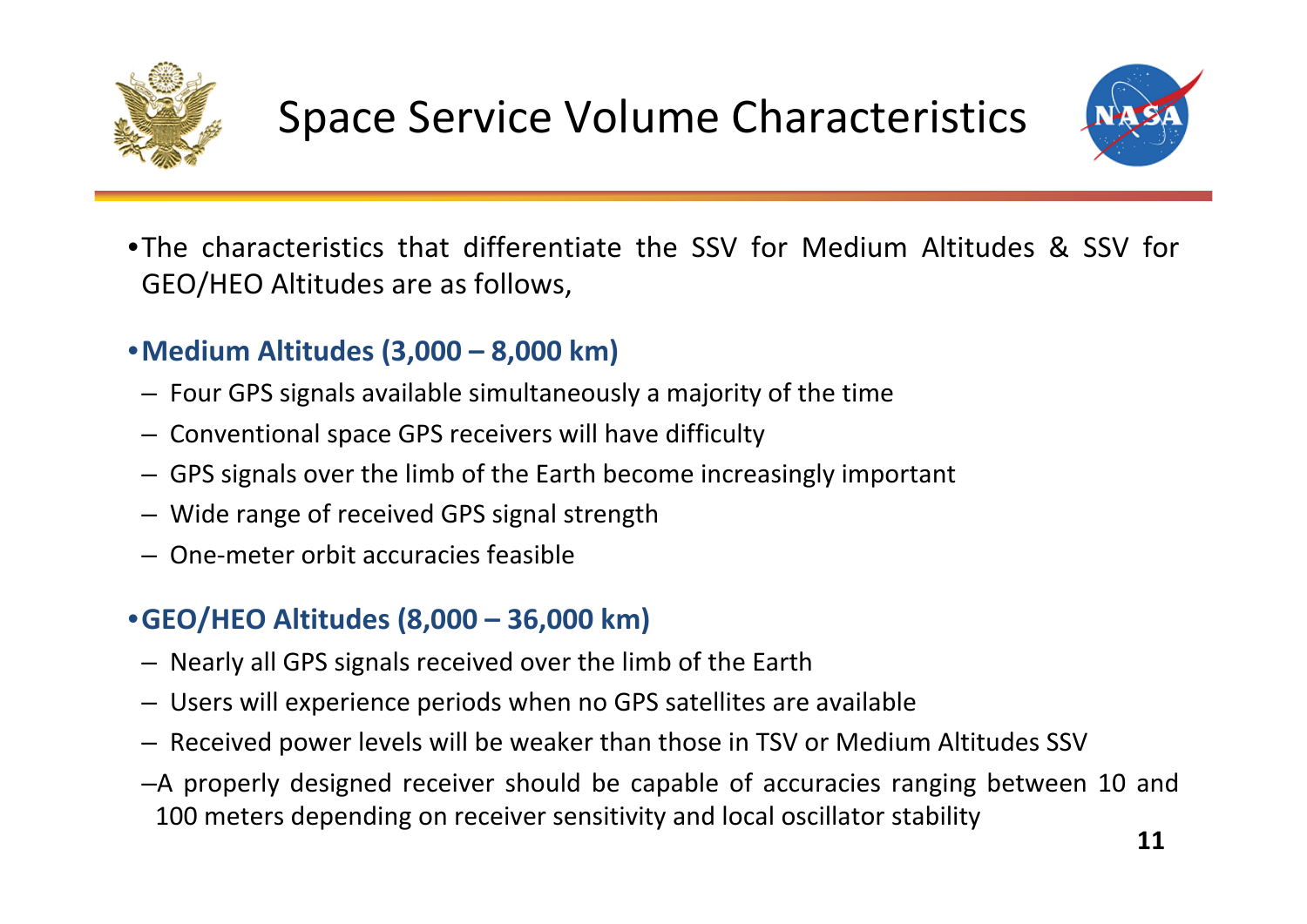



- Three parameters are used to determine the characteristics of GPS signals to support positioning, navigation, and timing (PNT) in the SSV
	- **Received Power:** the minimum power level at the GPS/GNSS receiver
	- **Pseudorange Accuracy:** measure of the error contributed by the GPS/GNSS system to the measurement of the distance between <sup>a</sup> GPS/GNSS satellite and <sup>a</sup> GPS/GNSS receiver
	- **Signal Availability:** the number of GPS/GNSS satellites in direct line‐of‐sight with the receiver at any given time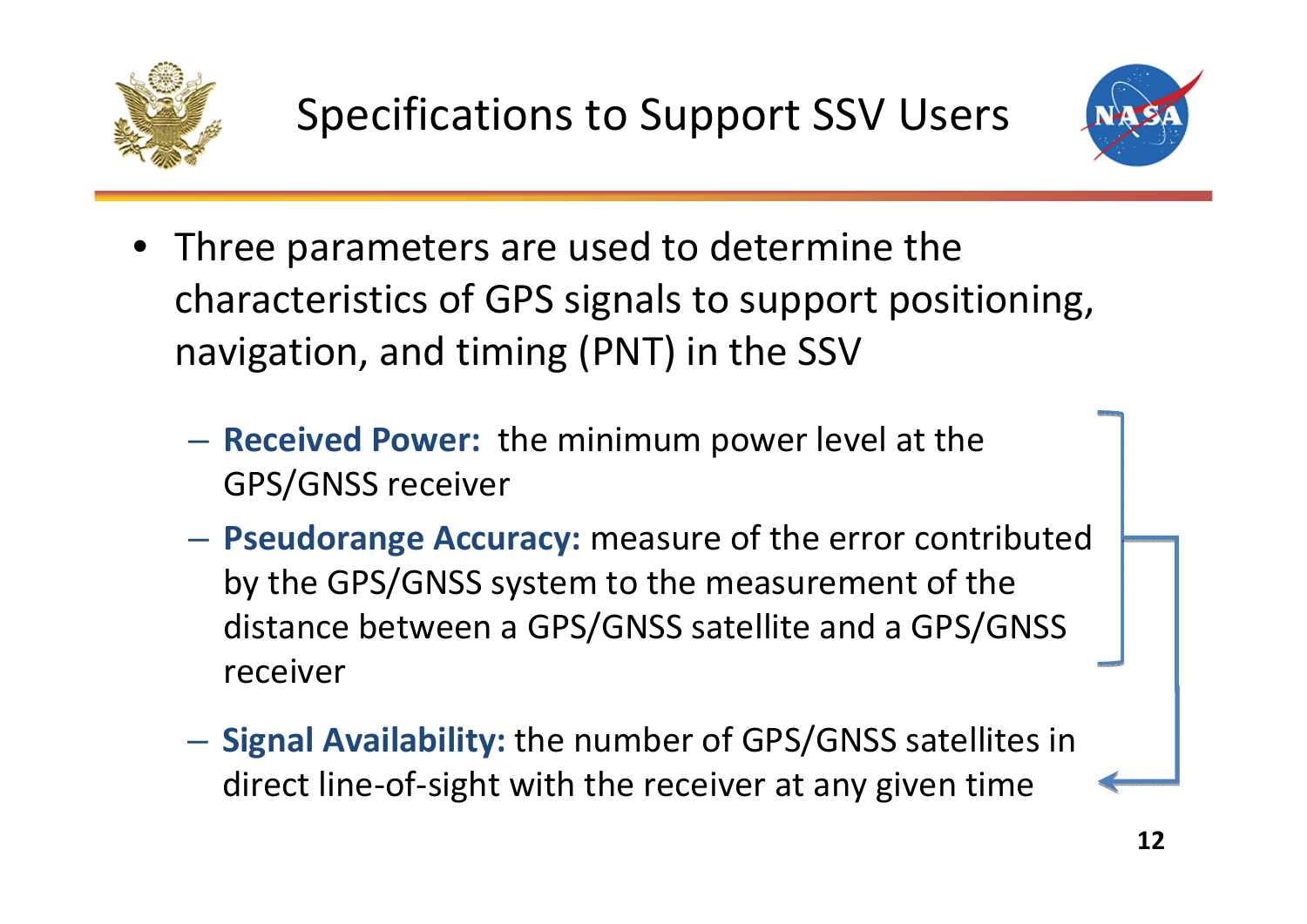



| <b>Signal</b>      | <b>Terrestrial</b><br><b>Minimum</b><br><b>Power (dBW)</b> | <b>SSV Minimum</b><br>Power (dBW)* | <b>Reference</b><br><b>Half-beamwidth</b> |
|--------------------|------------------------------------------------------------|------------------------------------|-------------------------------------------|
| L <sub>1</sub> C/A | $-158.5$                                                   | $-184.0$                           | 23.5                                      |
| L <sub>1</sub> C   | $-157.0$                                                   | $-182.5$                           | 23.5                                      |
| L2C                | $-158.5$                                                   | $-183.0$                           | 26                                        |
| L5                 | $-157.0$                                                   | $-182.0$                           | 26                                        |

(\*) SSV Minimum power from a 0 dBi antenna at GEO

- SSV minimum power levels were specified based on the worst‐case (minimum) gain across the Block IIA, IIR, IIR‐M, and IIF satellites
- •• Some signals have several dB margin with respect to these specifications at reference off‐nadir point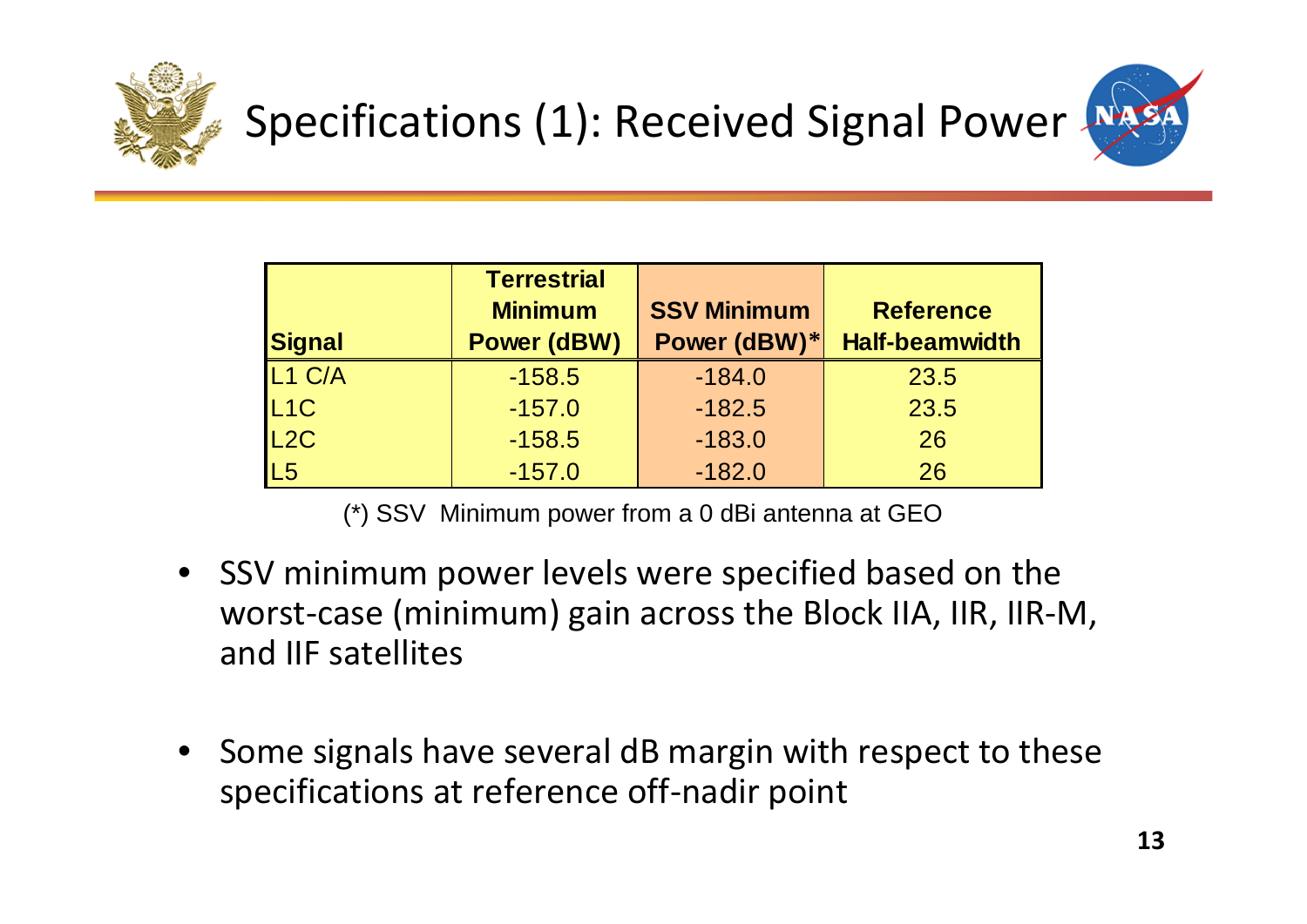



- • $\bullet$  In the Terrestrial Service Volume, a position accuracy is specified. In the Space Service Volume, pseudorange accuracy is specified.
- • Position accuracy within the space service volume is dependent on many mission specific factors, which are unique to this class of user, such as user spacecraft orbit, CONOPS, navigation algorithm, and User Equipment.
- Specification: The space service volume pseudorange accuracy shall be ≤ 0.8 m (rms) (**Threshold**); and ≤ 0.2 <sup>m</sup> (rms) (**Objective**).
- •• In order for GPS to meet the SSV accuracy requirement, additional data must be provided to users:
	- The group delay differential parameters for the radiated signal with respect to the Earth Coverage signal for users of the Space Service Volume will be provided at http://www.igs.org/products/ssv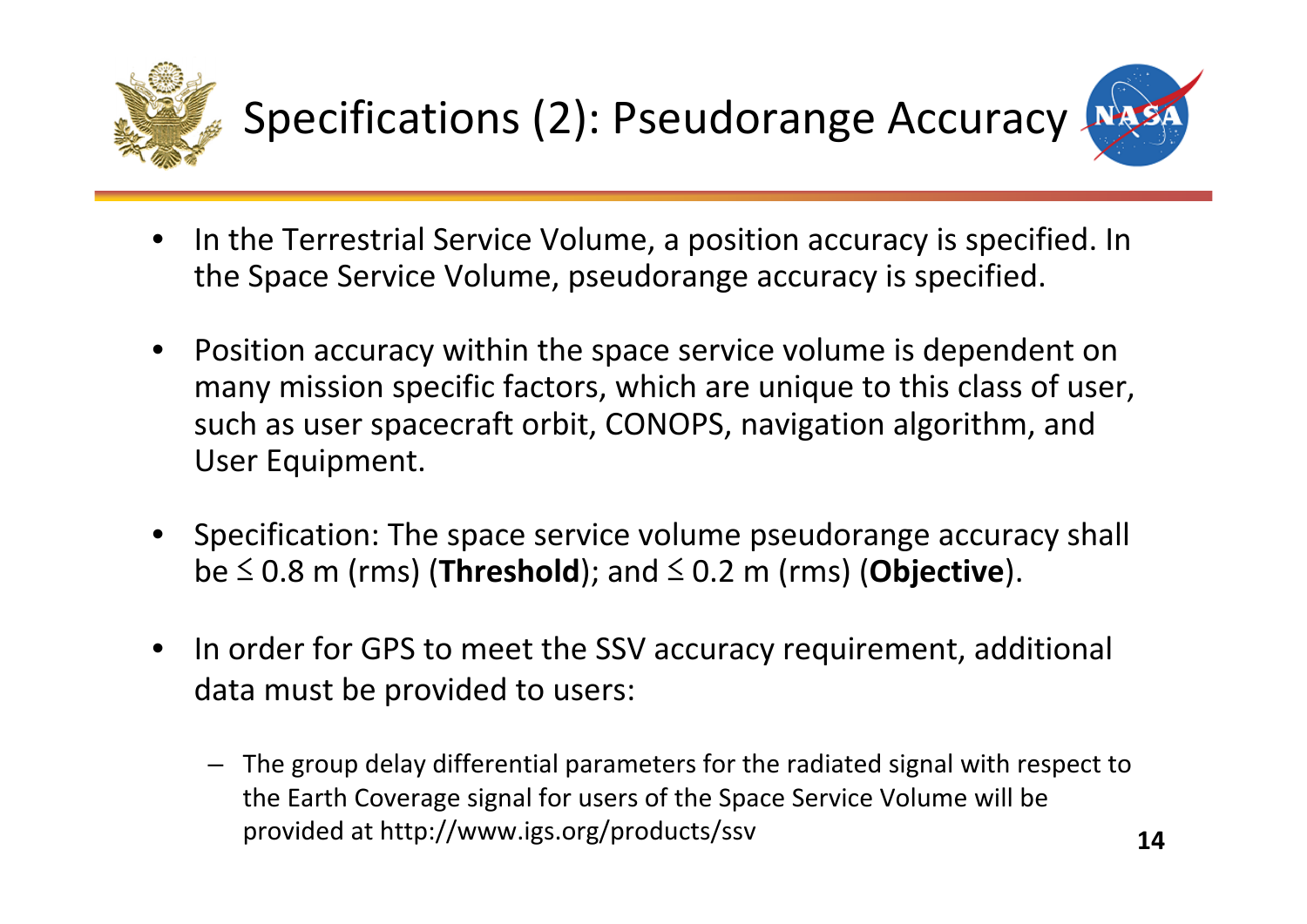



• Assuming <sup>a</sup> nominal, optimized GPS constellation and no GPS spacecraft failures, signal availability at 95% of the areas at <sup>a</sup> specific altitude within the specified SSV should be as follows:

|                                                       | <b>MEO SSV</b> |           | <b>HEO/GEO SSV</b> |              |  |  |
|-------------------------------------------------------|----------------|-----------|--------------------|--------------|--|--|
|                                                       | at least 1     | 4 or more | at least 1         | 4 or more    |  |  |
|                                                       | signal         | signals   | signal             | signals      |  |  |
| L <sub>1</sub>                                        | 100%           | $> 97\%$  | $\geq 80\%$ 1      | $> 1\%$      |  |  |
| L2, L5                                                | 100%           | $100\%$   | $\geq 92\%$        | $\geq 6.5\%$ |  |  |
| With less than 108 minutes of continuous outage time. |                |           |                    |              |  |  |

- 2.With less than 84 minutes of continuous outage time.
- • Objective:
	- MEO SSV: 4 GPS satellites always in view
	- –- HEO/GEO SSV: at least 1 GPS satellite always in view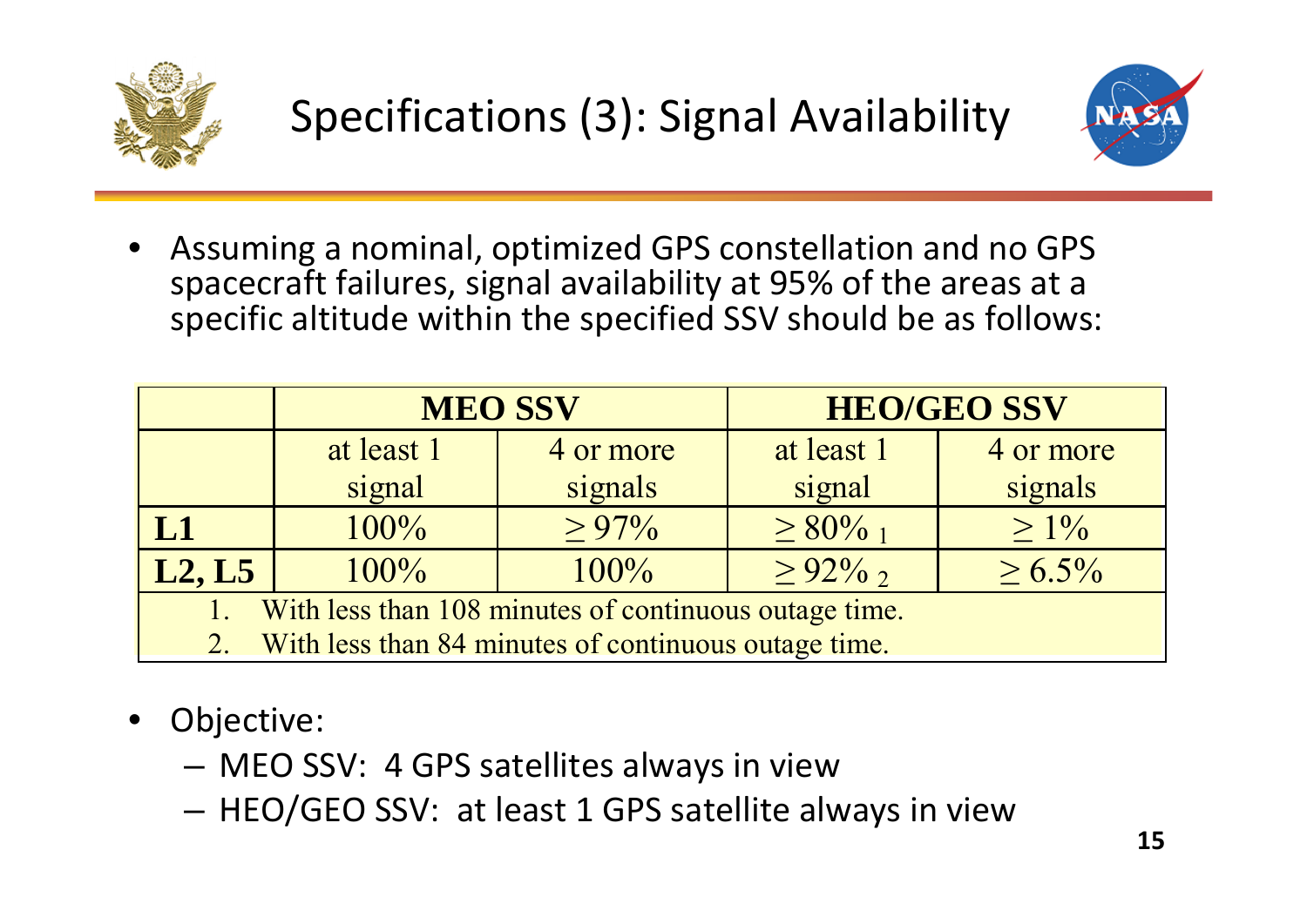



- • Space Service Volume requirements were developed through inter‐agency process and formally adopted as part of the GPS III baseline requirements in 2006 timeframe
- GPS III satellites designed to be compliant with SSV requirements
	- Legacy GPS satellites also meet the requirements
- •• Recent revisions to GPS Interface Specifications (IS) reflect these new parameters
- $\bullet$  NASA and other scientific/high accuracy users of GPS continue to look for opportunities to improve the performance of GPS, and increase interoperability with other GNSS systems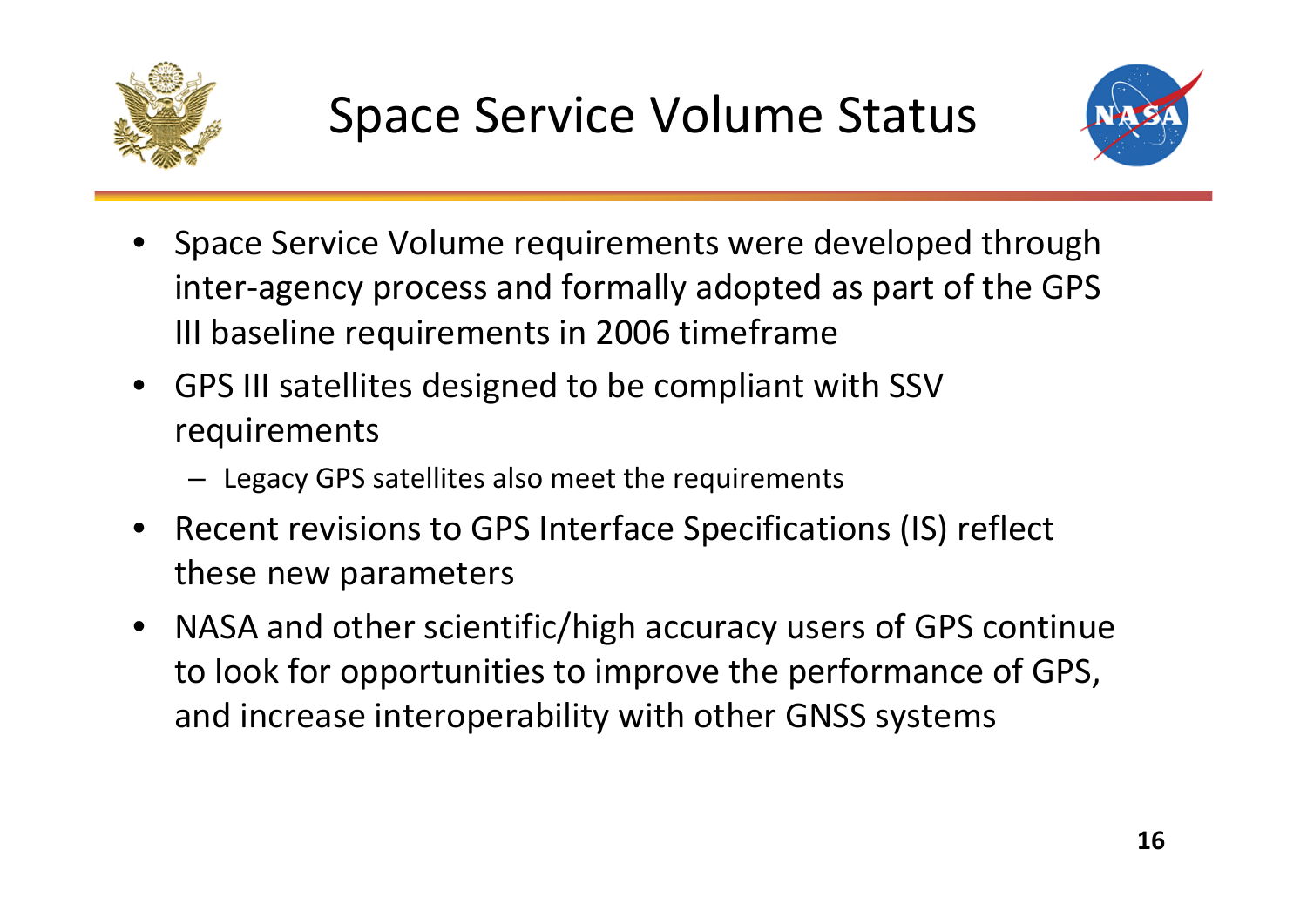

## Towards an Interoperable GNSS Space Service Volume



- • NASA seeks to encourage other GNSS system providers to define Space Service Volume performance characteristics
	- Use of multiple GNSS signals contributes to greater overall system interoperability
	- Sparse signal availability in high Earth orbits means increased performance will be possible in the Space Service Volume if signals from multiple GNSS systems can be used together
	- Will enable more innovative space infrastructure applications to be developed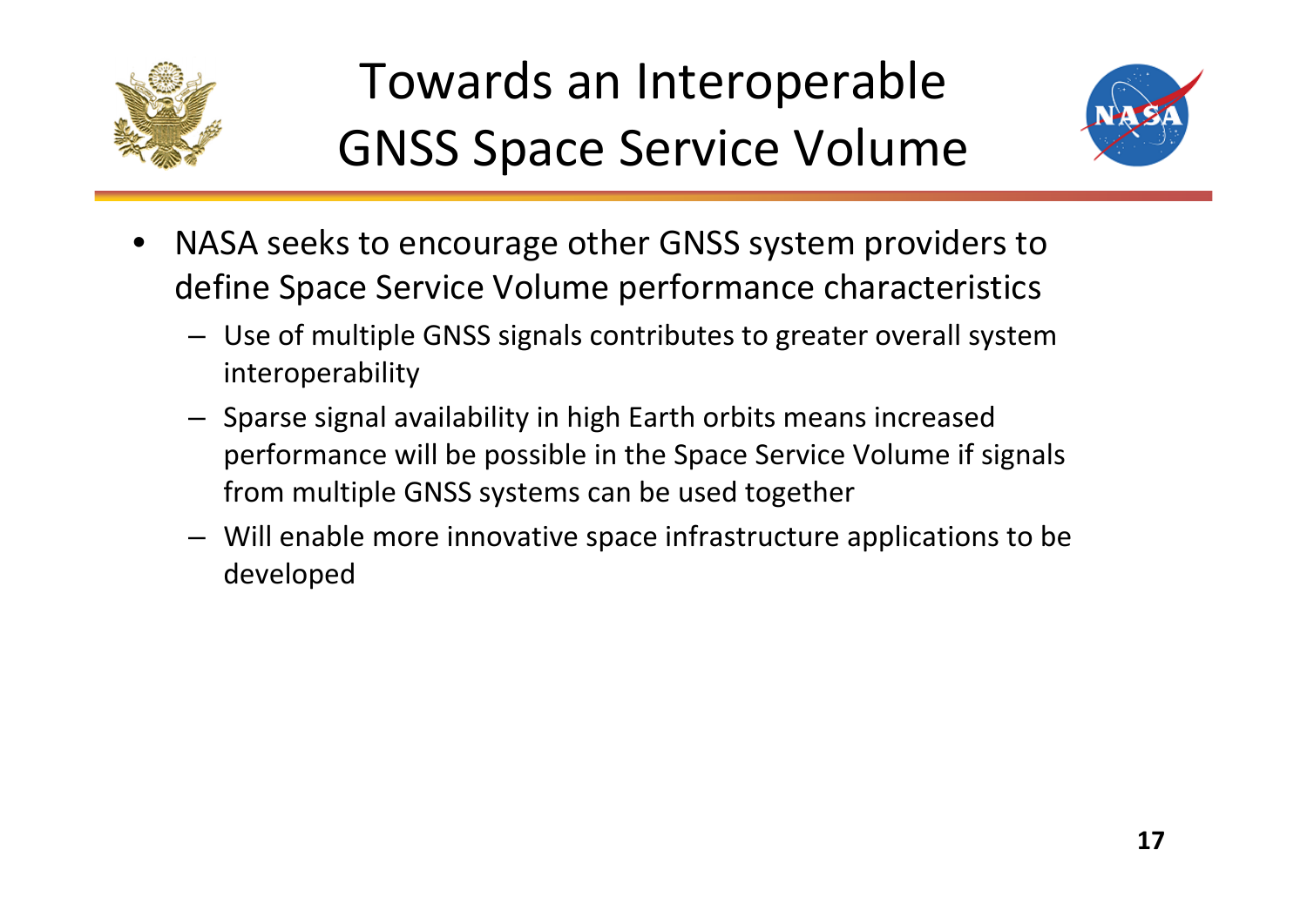

Analysis of Combined GNSS System Availability in the Space Service Volume



• Assuming nominal GNSS constellation and no spacecraft failures, the combined GPS, GLONASS, Galileo, and Beidou systems would allow nearly continuous signal availability

|                 | <b>MEO SSV</b><br>(up to 8000 km altitude) |          | <b>HEO/GEO SSV</b><br>(up to GEO altitude) |             |
|-----------------|--------------------------------------------|----------|--------------------------------------------|-------------|
|                 | $\geq$ 1                                   | $\geq 4$ | $\geq 1$                                   | $\geq 4$    |
| <b>GPS only</b> | 100%                                       | 100%     | $\geq 92\%$                                | $\ge 6.5\%$ |
| <b>All GNSS</b> | 100%                                       | 100%     | $\geq$ 99%                                 | $\geq 97\%$ |

- • Calculated assuming nominal constellations using only MEO GNSS satellites, 26° beamwidth (except Galileo 25.5°), and line of sight at least 50 km above WGS84
- • Maximum time with no signal: <108 minutes for GPS only; <8 minutes for combined GNSS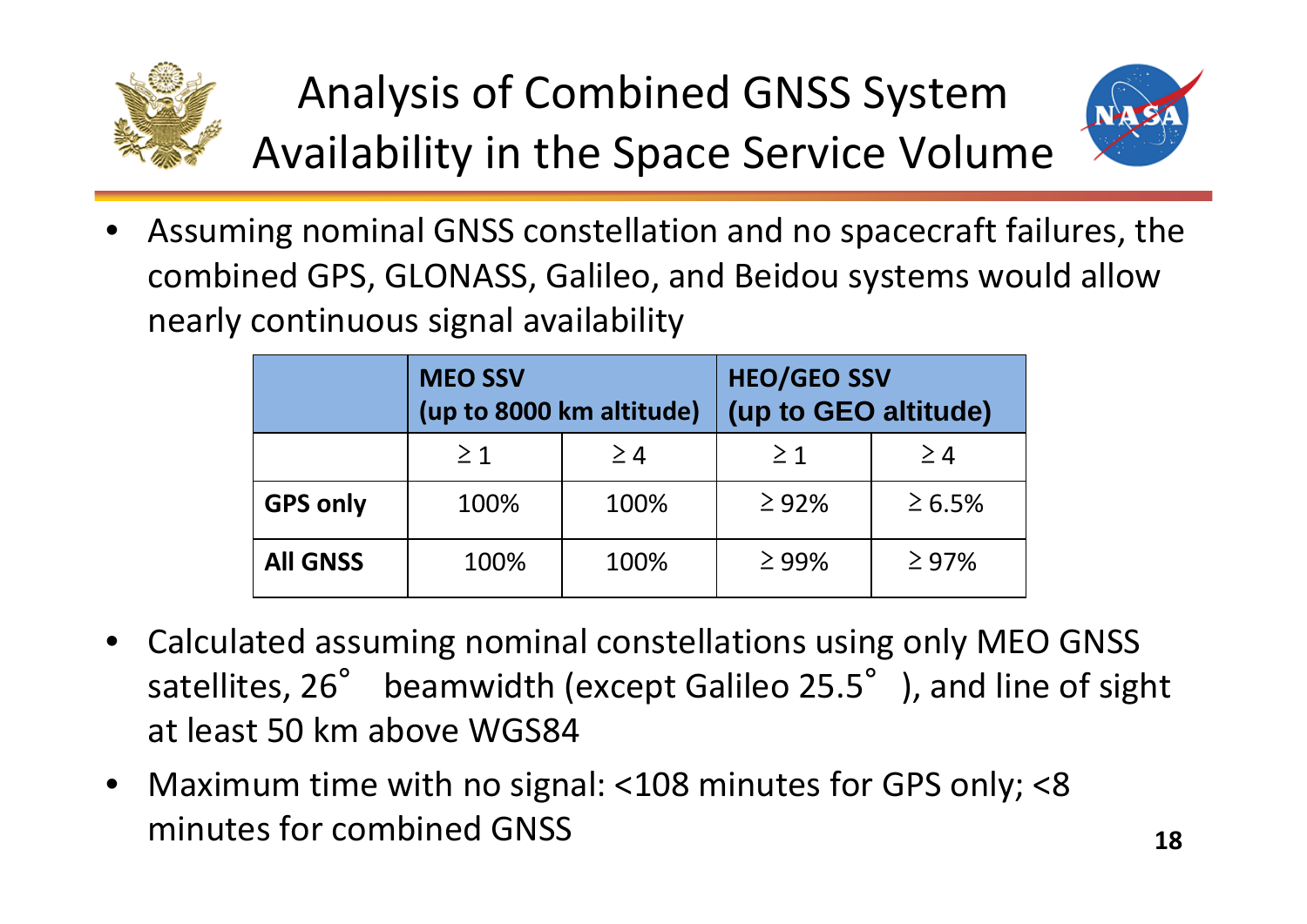

### Going Beyond the Existing GPS SSV Specification…





- Previously GPS performance was specified only for signals transmitted within 14.3 degrees off‐ nadir
- SSV added <sup>a</sup> specification for *minimum power* and *signal accuracy* within wider off‐nadir angle (23.5 degrees for L1)
- SSV *signal availability* at <sup>a</sup> given altitude follows from the specified reference point
- Other GNSS systems could go further by specifying higher performance levels, specifying performance associated with larger off‐nadir angles, etc.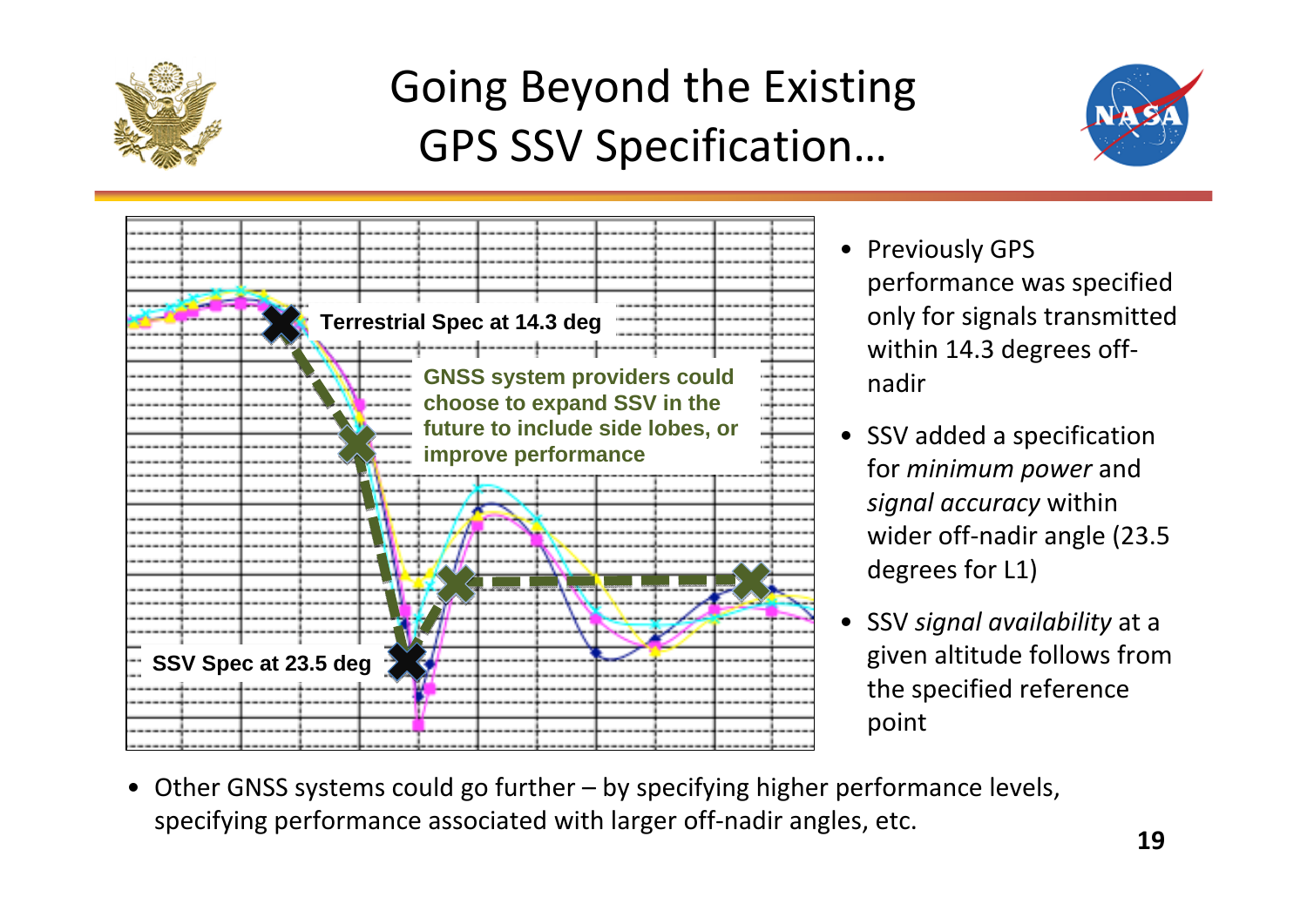

# Status of Coordination on an Interoperable GNSS SSV (1)



- NASA has developed <sup>a</sup> template to facilitate documentation of Space Service Volume performance of other GNSS systems
	- – To assist other PNT service providers in documenting desired performance parameters for current and evolving system Interface Control Docs (ICDs), Interface Specs (ISs), etc.
	- – To encourage capability and coverage improvements as PNT constellations evolve, modernize, and become more interoperable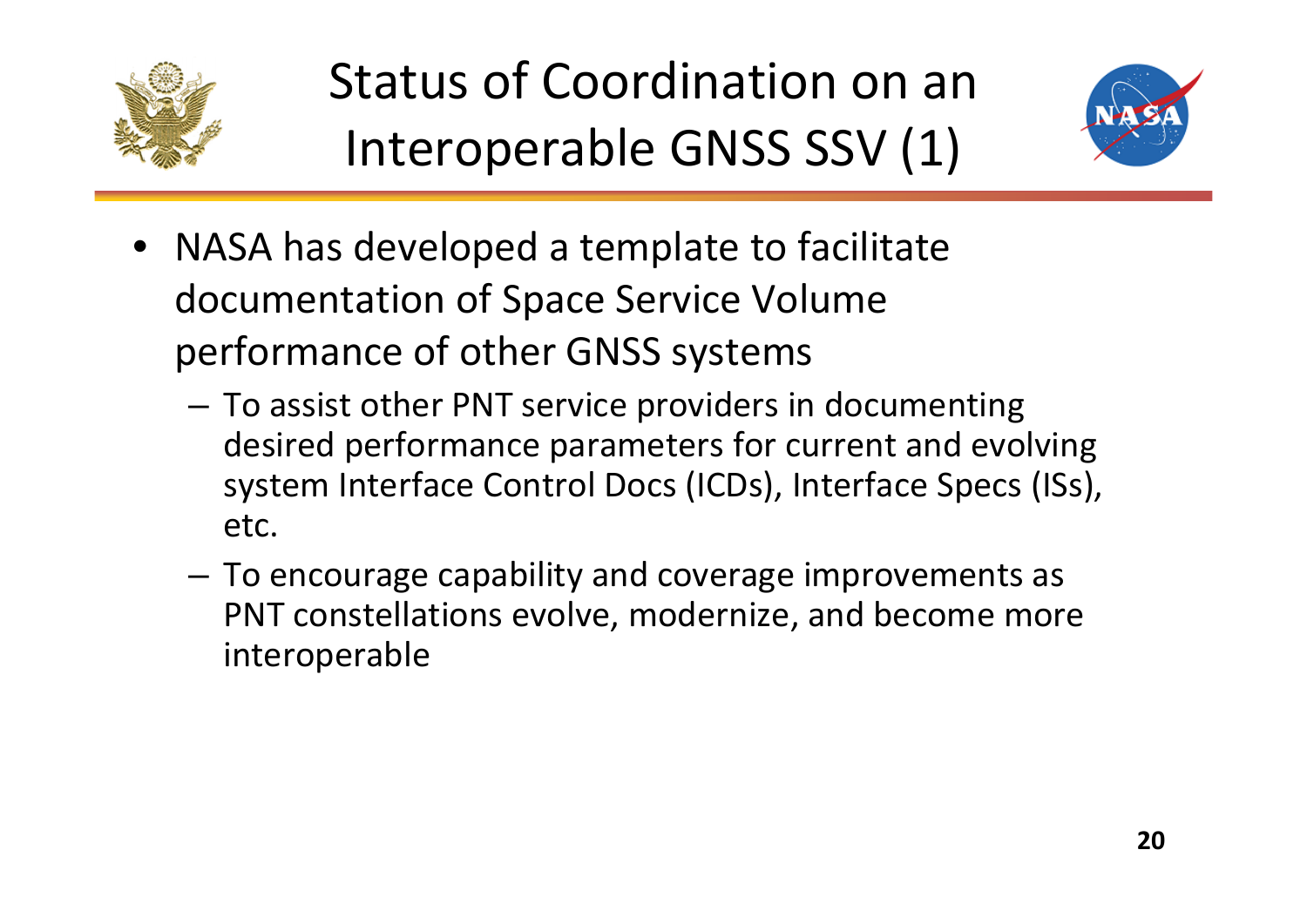

# Status of Coordination on an Interoperable GNSS SSV (2)



- $\bullet$  The GNSS SSV concept has been presented and discussed at multiple ICG meetings, most recently in Vienna June 2012
- $\bullet$  Working group members were invited to work with GNSS service providers to answer/comment on the following questions:
	- Are there any clarifications needed regarding the quantitative characteristics proposed by the U.S.?
	- Are there any questions or comments regarding the SSV description proposed by the U.S. (see Annex 2 of this report)?
	- Are other nations or entities developing similar SSV characteristics for their respective GNSS constellations?
	- Are there plans for future generations of GNSS satellites to serve the expanding cadre of civil and commercial space users with <sup>a</sup> defined SSV?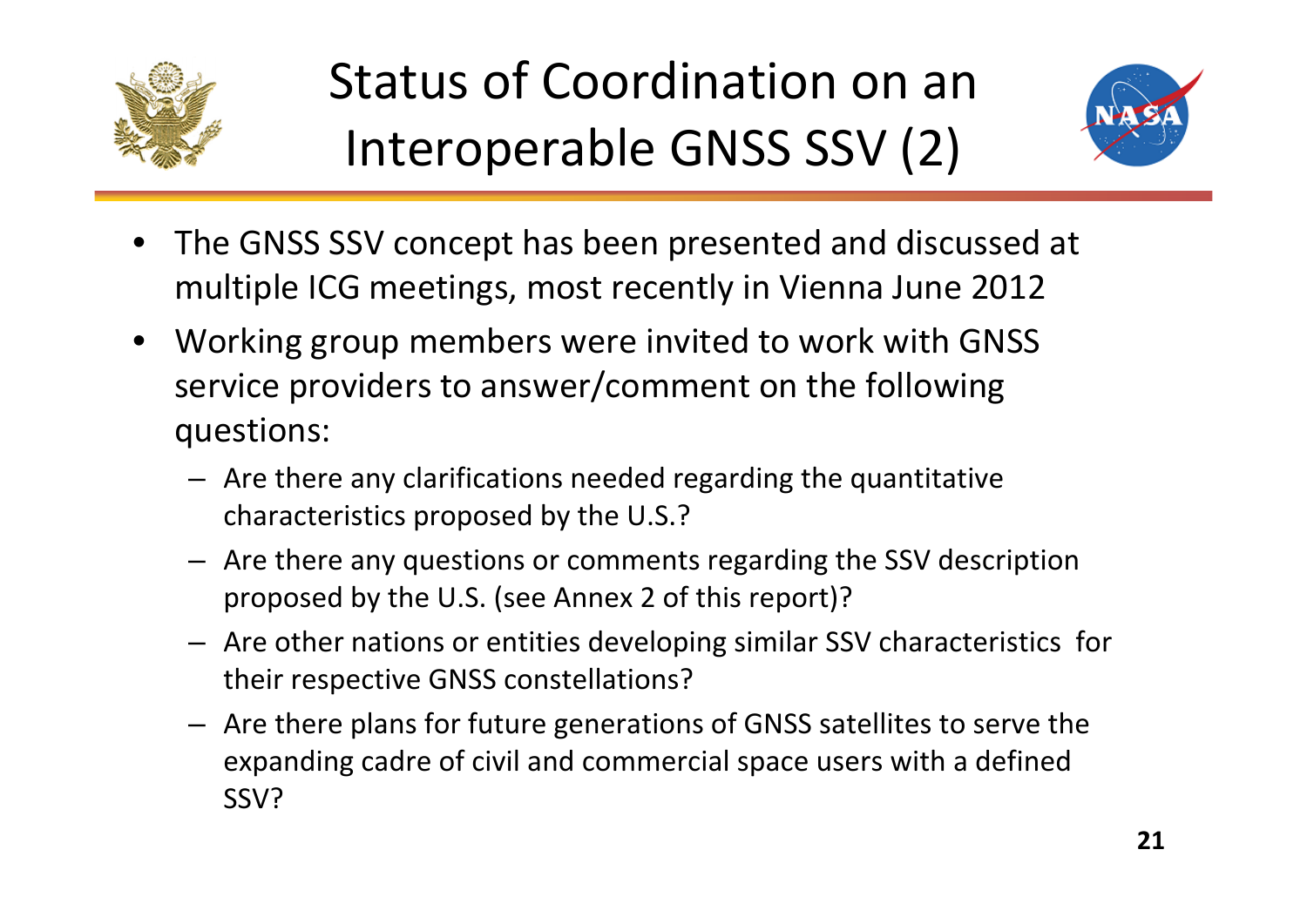

# Status of Coordination on an Interoperable GNSS SSV (3)



- Objectives for IGC‐7:
	- – Joint agreement/statement from the service providers stating the mutual benefits of <sup>a</sup> fully interoperable GNSS Space Service Volume
	- – $-$  Formal definition of GNSS Space Service for the ICG Glossary
	- A commitment from service providers to:
		- Provide preliminary information on the existing capabilities of their systems via the NASA provided template
		- Consider the formal adoption of requirements on the performance of their systems in the Space Service Volume in the future